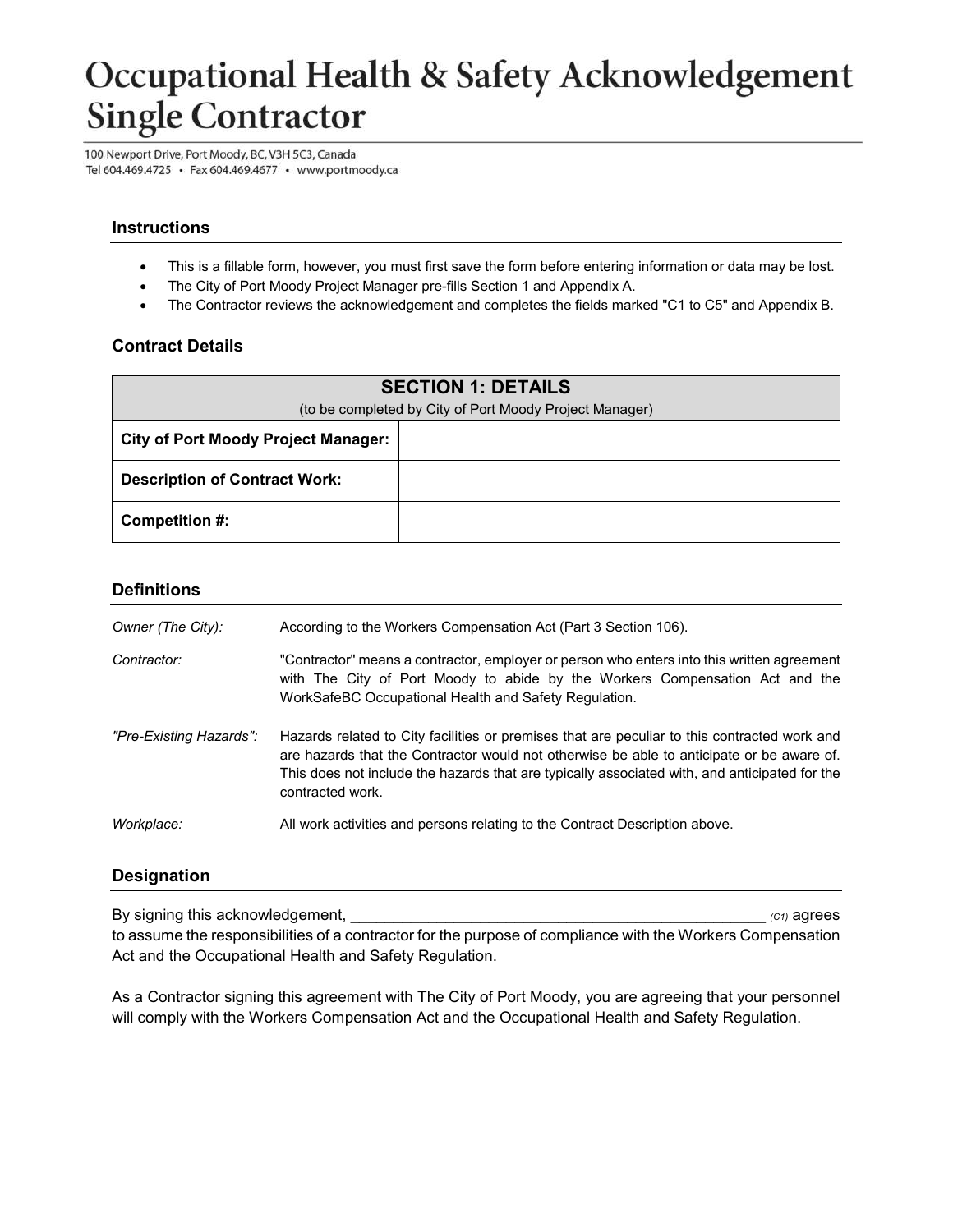# **Contractor Responsibilities**

The Contractor will provide the following information to The City of Port Moody:

- Proof that they are registered with WorkSafeBC and a commitment to notify The City of Port Moody of any change of status during the course of the project or the term of the contract;
- Proof that they are up-to-date on WorkSafeBC assessment payments;
- Proof (if applicable) that they have taken optional coverage for self and family members working on the contract;
- Proof that they have taken appropriate WorkSafeBC coverage for the work being done (i.e. ensure they are in the correct assessment classification); and
- Proof that they have met all requirements for insurance and requirements as set out in the "Additional Terms" section of the Service Agreement, if applicable.

#### **Prior to commencement of work the Contractor shall:**

- 1. Review, complete and sign the "Single Contractor Acknowledgement";
- 2. Review "Appendix A Extraordinary Pre-Existing Hazard Assessment" and plan the work accordingly; and
- 3. Review, complete and sign "Appendix B Confirmation of Occupational Health & Safety Responsibilities".

#### **During work the Contractor shall:**

- Assume responsibility for the health and safety of its workers on the site;
- Establish and maintain a system or process that will ensure its workers comply with the Workers Compensation Act and the WorkSafeBC OH&S Regulation;
- Ensure that its workers at the workplace are informed of pre-existing workplace hazards, and of any hazards on the workplace that will be created by the work;
- Ensure that its workers are adequately trained in the performance of their job tasks with particular reference to any job or task which may cause a risk to themselves, their coworkers or to any third party;
- Ensure that its workers are adequately protected from the hazards throughout the duration of the work activity;
- Ensure that if there is an accident, where there is an injury requiring medical attention or loss of life or where there was potential for an accident leading to loss of life, The City of Port Moody is advised forthwith of the details and any other information. This will be provided to The City of Port Moody for information purposes only;
- Ensure that its workers comply with any other statute, regulation or by-law which is in place to provide worker safety; and
- Immediately report to The City of Port Moody any unforeseen critical health or safety hazard that is identified during work. Together with The City of Port Moody determine and implement an effective control. Work will be allowed to continue only when the situation has been made safe.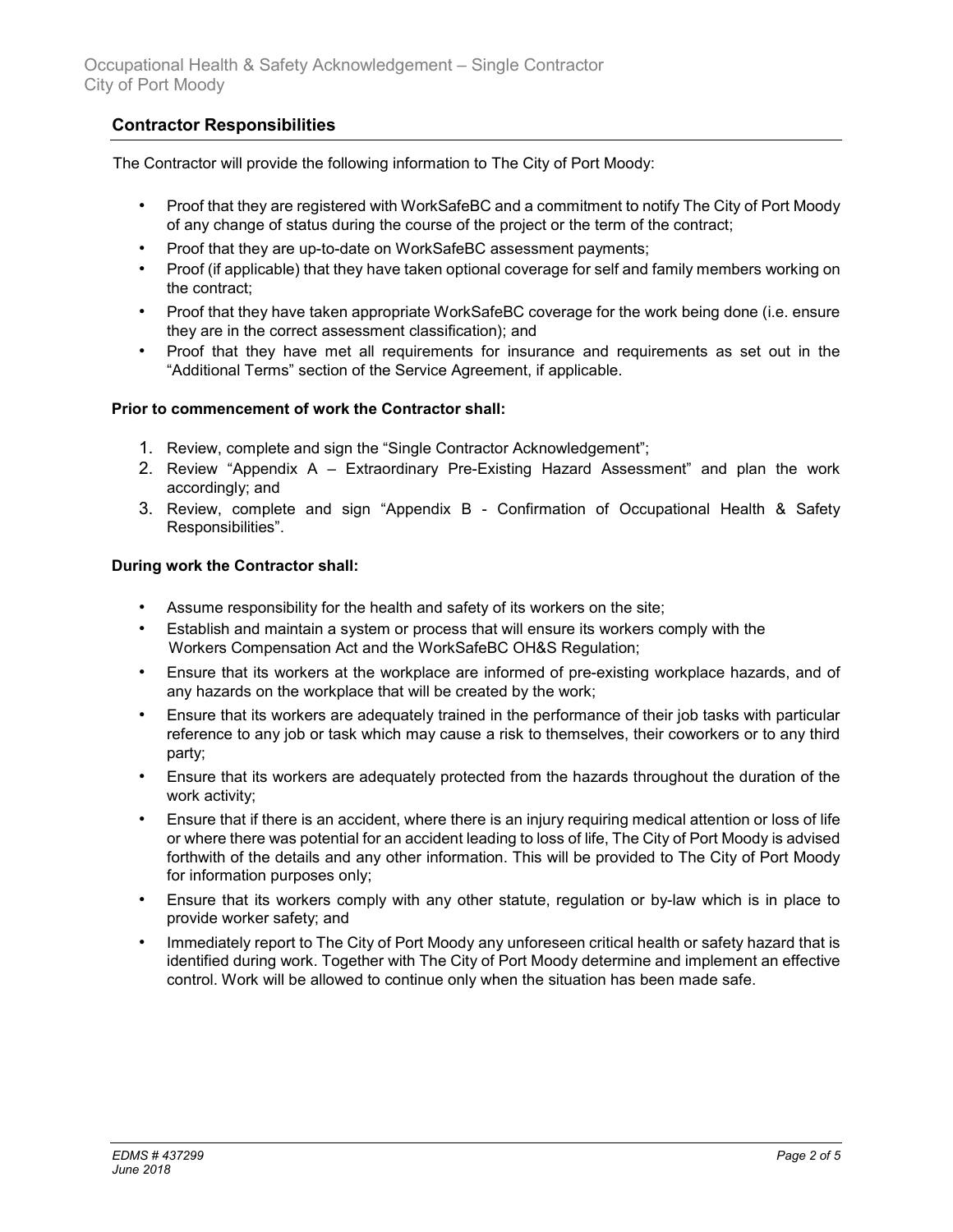## **Conclusion**

Any occupational health and safety violation by the Contractor shall be considered a breach of contract which may result in termination or suspension of the contract and/or any other actions deemed appropriate at the discretion of The City of Port Moody.

Any penalties, sanctions or additional costs levied against the Contractor will be the sole responsibility of the Contractor.

I, the undersigned, acknowledge having read and understand the information above.

By signing this acknowledgement, I agree as a representative of the firm noted below, to assume the responsibilities of the Contractor.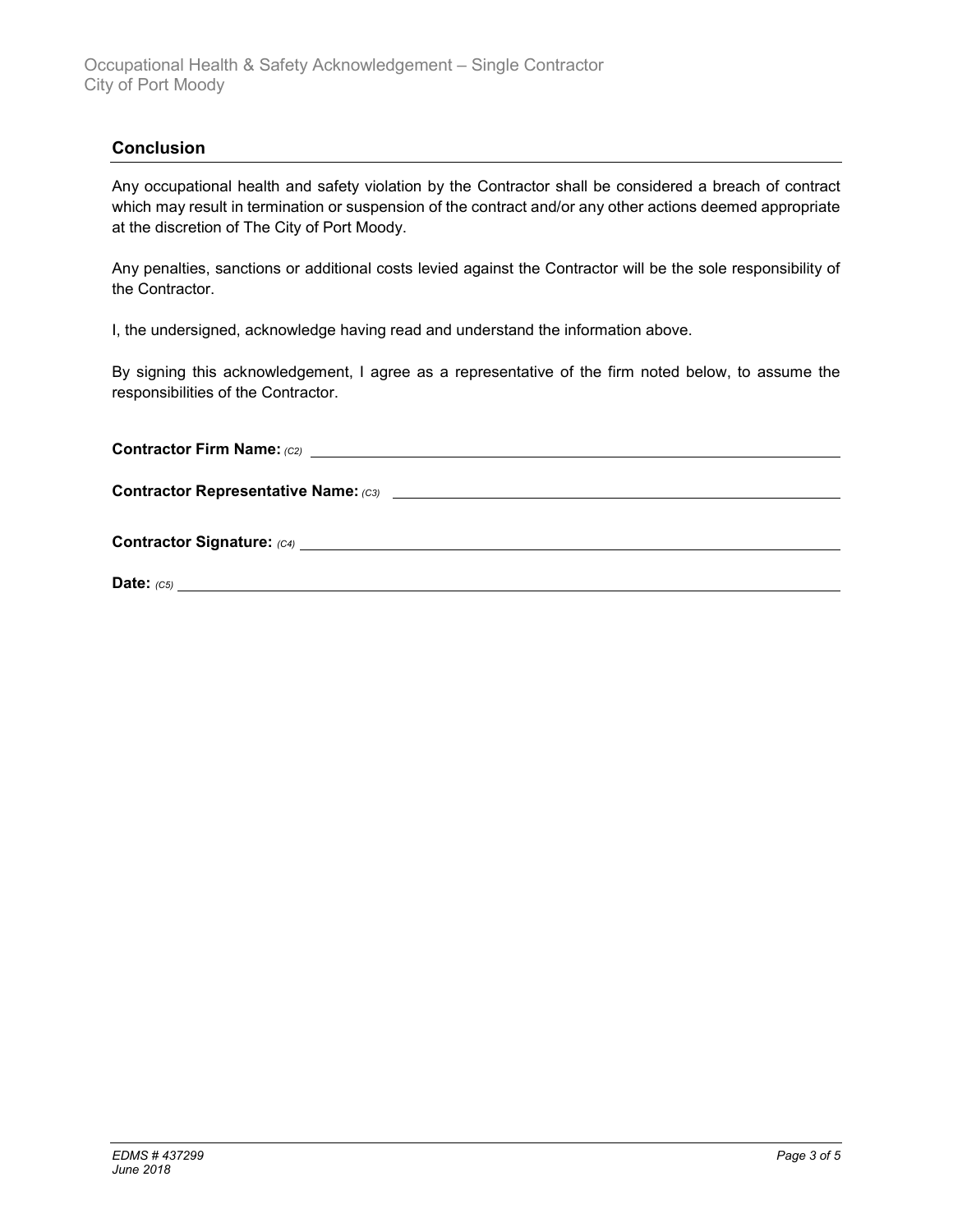## **Appendix A – Extraordinary Pre-Existing Hazard Assessment**

*(Completed by City of Port Moody Project Manager)*

**NOTE:** To be completed by The City of Port Moody Project Manager to make the Contractor aware of any extraordinary pre-existing hazards particular to the contract. This list does not include the routine hazards of the job or hazards not known to The City of Port Moody. Due caution is always required by the contractor.

| Option A: |                                         | No extraordinary pre-existing hazards identified at this time. If extraordinary pre-<br>existing hazards are known at a future date they will be discussed with the<br>contractor prior to commencement of work. |  |
|-----------|-----------------------------------------|------------------------------------------------------------------------------------------------------------------------------------------------------------------------------------------------------------------|--|
| Option B: | ΙI                                      | The following extraordinary pre-existing hazards are known to exist:                                                                                                                                             |  |
|           |                                         | $\Box$ Working in an excavation                                                                                                                                                                                  |  |
|           |                                         | □ Underground utilities (e.g. gas, electricity, telecommunications, sewer, water)                                                                                                                                |  |
|           |                                         | $\Box$ Electric power lines – above ground/overhead                                                                                                                                                              |  |
|           |                                         | Asbestos or other toxic materials                                                                                                                                                                                |  |
|           |                                         | Contaminated atmosphere                                                                                                                                                                                          |  |
|           |                                         | $\Box$ Danger trees                                                                                                                                                                                              |  |
|           |                                         | $\Box$ Sloping or uneven ground                                                                                                                                                                                  |  |
|           |                                         | $\Box$ Confined spaces                                                                                                                                                                                           |  |
|           |                                         | $\Box$ Working at elevation                                                                                                                                                                                      |  |
|           |                                         | $\Box$ Working on or above water                                                                                                                                                                                 |  |
|           |                                         | □ Energized or pressurized systems requiring lock-out                                                                                                                                                            |  |
|           |                                         | $\Box$ Dangerous vehicular traffic                                                                                                                                                                               |  |
|           |                                         | $\Box$ Potentially dangerous persons or animals                                                                                                                                                                  |  |
|           |                                         | $\Box$ Other, not specified above: $\Box$                                                                                                                                                                        |  |
|           | Additional details/further description: |                                                                                                                                                                                                                  |  |
|           |                                         |                                                                                                                                                                                                                  |  |
|           |                                         |                                                                                                                                                                                                                  |  |
|           |                                         |                                                                                                                                                                                                                  |  |
|           |                                         |                                                                                                                                                                                                                  |  |

| The City of Port Moody Project Manager Name (Print): ____________________________ |
|-----------------------------------------------------------------------------------|
| The City of Port Moody Project Manager Signature: ______________________________  |
|                                                                                   |
|                                                                                   |